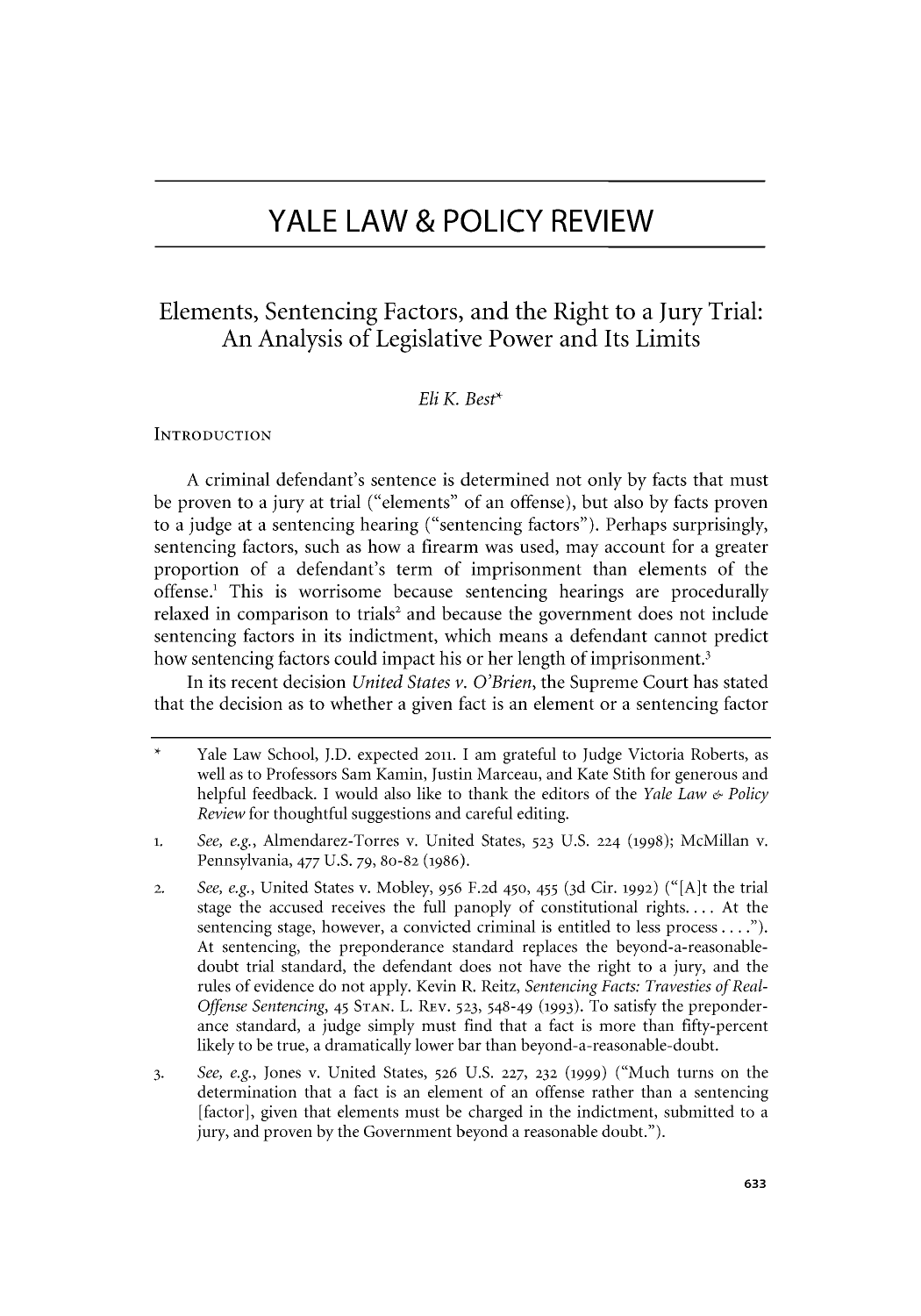is a "question for Congress,"4 but this seemingly straightforward statement masks some complicated subtleties. Using *O'Brien* as a starting point, this Comment explores the extent to which Congress is theoretically free to make these decisions, and the extent to which Congress makes them in practice.

The argument proceeds as follows. Part **I** explores the breadth of Congress's power to label facts as elements or sentencing factors. It finds that, in theory, Congress could minimize fact-finding at trial and substantially undermine the right to a jury trial **by** labeling facts that trigger dramatic sentence enhancements as sentencing factors. There are constitutional constraints at the extremes, but within the realm of statutes that are politically realistic, the Constitution is not a factor. Part II examines the Court's "element/sentencing factor" jurisprudence and finds that, despite emphasizing Congress's authority in this area, the Court sometimes makes the final decisions. This is because, in practice, Congress is often inexplicit about whether a fact is an element or a sentencing factor, leaving the Court free to reach its own conclusions via flexi**ble** statutory interpretation and policy analysis. Part **III** critiques the Court's policy analysis, argues that the system can and should support more fact-finding at trial, and proposes a first step Congress could take to achieve this goal.

**I. THE BREADTH OF CONGRESS'S POWER** To **REMOVE FACT-FINDING FROM TRIAL**

*O'Brien* is the latest of the Court's element/sentencing factor cases.<sup>5</sup> In this case, the Court addressed section **924(c)** of a federal firearms statute, which provides mandatory minimum sentences of five years if a firearm is used in the commission of a violent or drug trafficking crime<sup>6</sup> and thirty years if the firearm is a machinegun.<sup>7</sup> The prosecution in *O'Brien* could not establish beyond a reasonable doubt that the firearm used was a machinegun, so it argued that the machinegun provision was a sentencing factor. $\delta$  This would have allowed the government to prove the type of firearm at the procedurally relaxed sentencing stage where only a preponderance of the evidence is required. The Court rejected the government's argument, holding that the machinegun provision is

**7. 18 U.S.C. § 924(c)(1)** (B)(ii).

**8.** *O'Brien, 130* **S.** Ct. **at 2173.**

<sup>4.</sup> **130 S.** Ct. **2169, 2175 (2010).**

**<sup>5.</sup>** See, *e.g.,* Harris v. United States, **536 U.S. 545, 556 (2002)** (holding that brandishing a **firearm** or discharging a **firearm** are sentencing factors); *Jones,* **526 U.S.** at **251-52** (holding that whether serious bodily injury occurred is an element); *Almendarez-Torres,* **523 U.S.** at **226-27** (holding that whether the defendant had **prior** convictions is a sentencing factor).

**<sup>6.</sup> 18 U.S.C. § 924(c)(1)(A)(i) (20o6).** Section **924(c)** is discussed in more detail below. *See infra* Part II.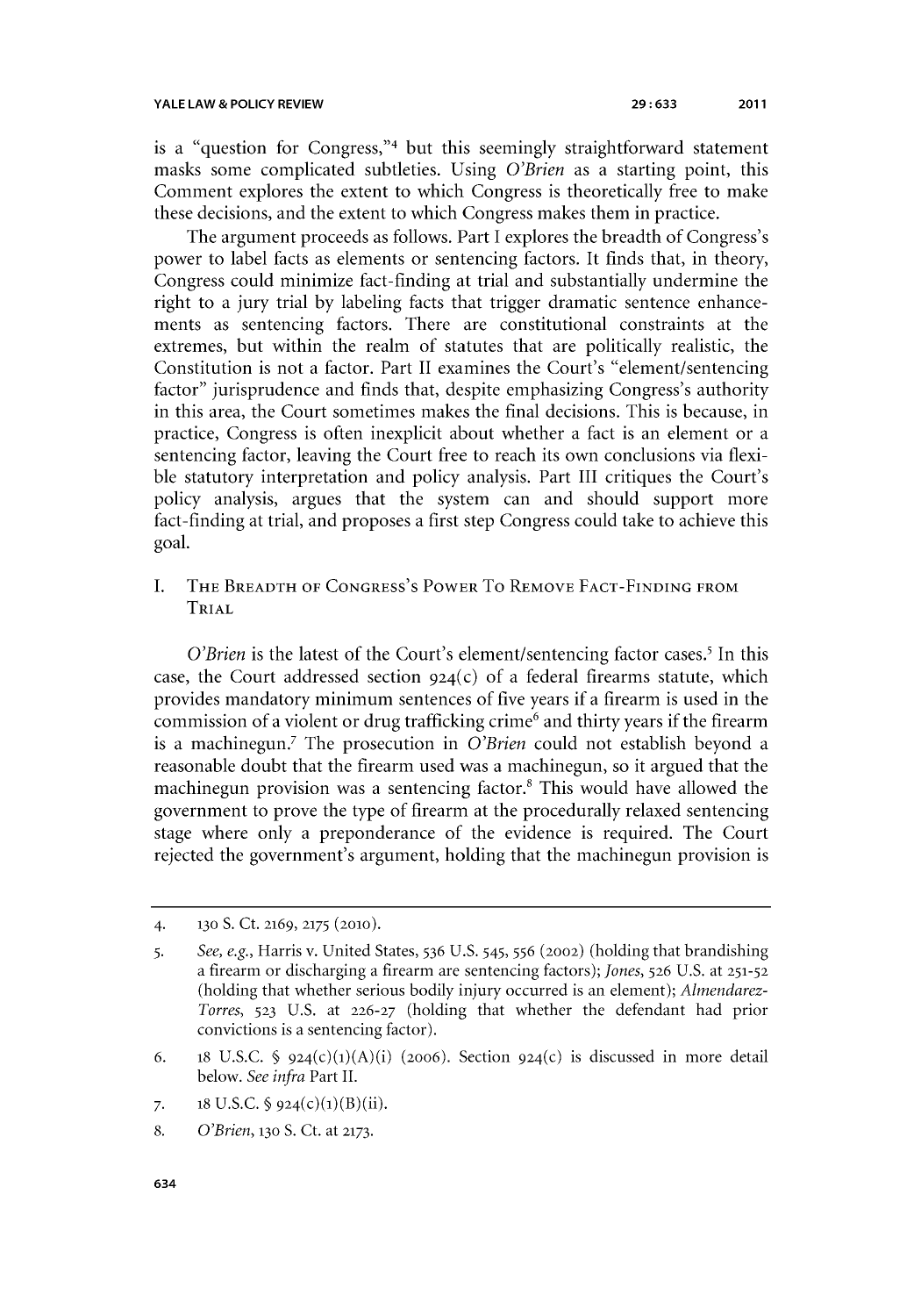an element.<sup>9</sup> In doing so, however, the Court affirmed Congress's expansive power to define facts as elements or sentencing factors.<sup>10</sup>

When the Court addresses whether a fact is an element or a sentencing factor, the inquiry is framed as a search for "congressional intent."" To determine Congress's intent, the Court in *O'Brien* considered **"(1)** [the statute's] language and structure, (2) tradition, **(3)** risk of unfairness, (4) severity of the sentence, and **(5)** legislative history."'" **If** Congress's intent is clear from the statute's language and structure, the Court ends its inquiry.13 In Parts II and III, I discuss how the Court proceeds when it finds that language and structure are not dispositive. Here, **I** focus on a separate question: **If** Congress makes its intent explicit, are there constitutional limits to how much fact-finding it can move to the sentencing stage?

*O'Brien* provides useful insight into this question. The opinion suggests that if Congress had explicitly labeled the machinegun provision a sentencing factor, the statute would not have faced constitutional constraints. In other words, the Court in *O'Brien* appears to answer the above question in the negative. The Court repeatedly hints that the holding could have been different if Congress had clearly expressed its intention for the machinegun provision to be a sentencing factor.<sup>14</sup> The Court seemingly decided that the machinegun provision is an element not because the Constitution dictated the result, but because there was not a "clear congressional indication to the contrary.""

One could reasonably argue that in reaching this conclusion the Court was motivated **by** the constitutional avoidance canon, because labeling the machinegun provision a sentencing factor would have raised constitutional doubts.<sup>16</sup>

- **11.** *See O'Brien, 130* **S.** Ct. at **2175.**
- **12.** *Id.* (citing Castillo v. United States, **530 U.S. 120, 124-31 (2001)).**
- **13.** *Id. at* **2176** ("The [second] factor is to be consulted when **...** a statute's text is unclear. **. . .").** This is an ambiguous moment in the case as it could be read to suggest either that factor one (language and structure) trumps all the others, or that clear language and structure obviates the need to consult tradition but not the need to consult factors three through five. The former is more plausible, as the latter seems unprincipled and would warrant more explicit recognition in the opinion.
- **14.** *See, e.g., id. at* **2180** ("Congress would not enact so significant a change *without a clear indication of its purpose to do so."* (emphasis added)).
- **15.** *See id.* at **2178.**
- 16. The avoidance canon dictates that the Court interpret a statute to avoid constitutional doubts if multiple interpretations are plausible. *See generally* William K. *Kelley, Avoiding Constitutional Questions as a Three-Branch Problem,* **86 CORNELL**

**<sup>9.</sup>** *Id. at* **2180.**

**<sup>10.</sup>** *See id. at* **2174-75;** *see also Almendarez- Torres,* **523 U.S.** at **228** ("[T]he question of which factors are which is normally a matter for Congress.").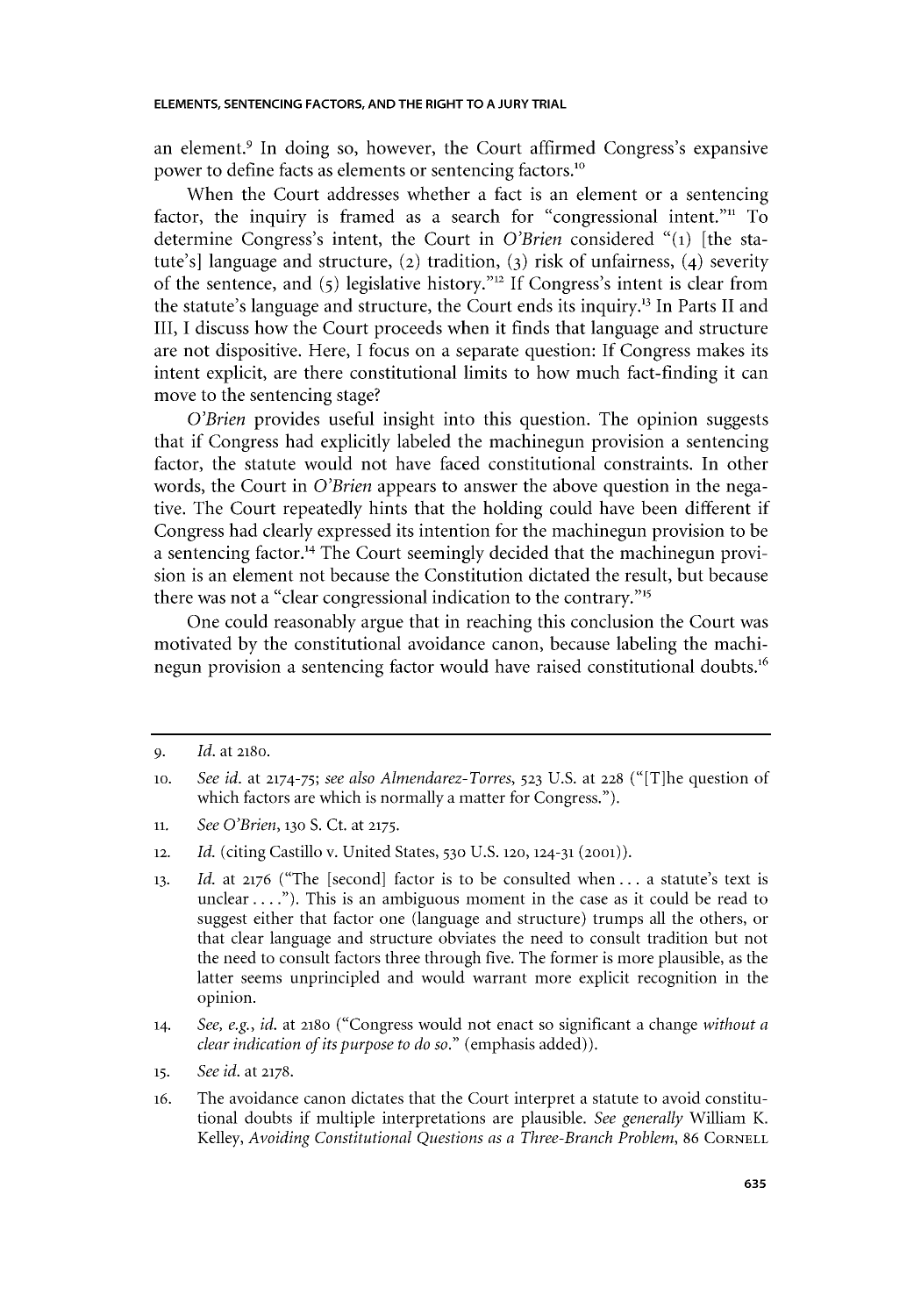The Court articulated a vague constitutional rule decades ago in *Patterson v. New York* when it noted that, in reallocating fact-finding from trial to sentencing, "there are obviously constitutional limits beyond which [legislatures] may not go."" While this limitation imposed **by** the Due Process Clause is vague and quite weak, $<sup>18</sup>$  it is possible that the Court thought the Clause would be violated</sup> if the machinegun provision's thirty-year mandatory minimum sentence were attached to a sentencing factor.<sup>19</sup> However, there is reason to believe this was not the case.

Unlike in prior, related cases, the *O'Brien* Court did not invoke the constitutional avoidance canon explicitly,<sup>20</sup> and the O'Brien Court did not cite Patter*son.* The most illustrative prior case is *Castillo v. United States." Castillo, decided*

L. REV. **831, 836-43 (2001)** (outlining the history and development of the avoidance canon).

- **17. 432 U.S. 197, 225 (1977);** *see also In re* Winship, **397 U.S. 358,** 364 **(1970)** ("[W]e explicitly hold that the Due Process Clause protects the accused against conviction except upon proof beyond a reasonable doubt of every fact necessary to constitute the crime with which he is charged."). Since announcing the vague limit described *in Patterson,* the Court has acknowledged that it has "never attempted to define precisely [these] constitutional limits." McMillan v. Pennsylvania, **477 U.S. 79, 86** (1986).
- **18.** *See* Richard Singer **&** Mark **D.** Knoll, *Elements and Sentencing Factors: A Reassessment of the Alleged Distinction,* **12 FED. SENT'G** REP. **203, 205 (2000)** (describing the Court's warning that clear manipulations of the element/sentencing factor distinction **by** legislatures would violate Due Process as "a slim reed," given the Court's history of tolerating "transparent attempt [s]" **by** a legislature to avoid trial protections). The fact that the thirty-year mandatory minimum sentence addressed in *O'Brien* could seemingly have been triggered **by** sentencing factors had the legislature been explicit shows just how slim this protection may be.
- **19.** Another possible constitutional constraint comes from the proportionality requirement of the Eighth Amendment. *See, e.g.,* Graham v. Florida, **130 S.** Ct. **2011, 2030 (2010)** (holding that life without parole for nonhomicide juvenile offenders violates the Eighth Amendment because it is a disproportionate penalty). *But see* Rachel **E.** Barkow, *Recharging the Jury: The Criminal Jury's Constitutional Role in an Era of Mandatory Sentencing,* **152 U.** PA. L. REV. **33, 103 (2003)** ("The Court is reluctant to find punishment disproportionate under the Eighth Amendment.").
- **20.** *See* Jones v. United States, **526 U.S. 227, 239 (1999)** ("'[W]here a statute is susceptible of two constructions, **by** one of which grave and doubtful constitutional questions arise and **by** the other of which such questions are avoided, our duty is to adopt the latter."' (quoting United States *ex rel.* Attorney Gen. v. Del. **&** Hudson **CO., 213 U.S. 366,** 408 **(1909)));** *cf* Apprendi v. New Jersey, **530 U.S.** 466, **490** n.16 **(2000)** (noting that if a legislature changed statutes in a way that seemed to intentionally undermine the right to a jury trial, the Court "would be required to question whether the revision was constitutional").
- **21. 530 U.S. 120 (2000).**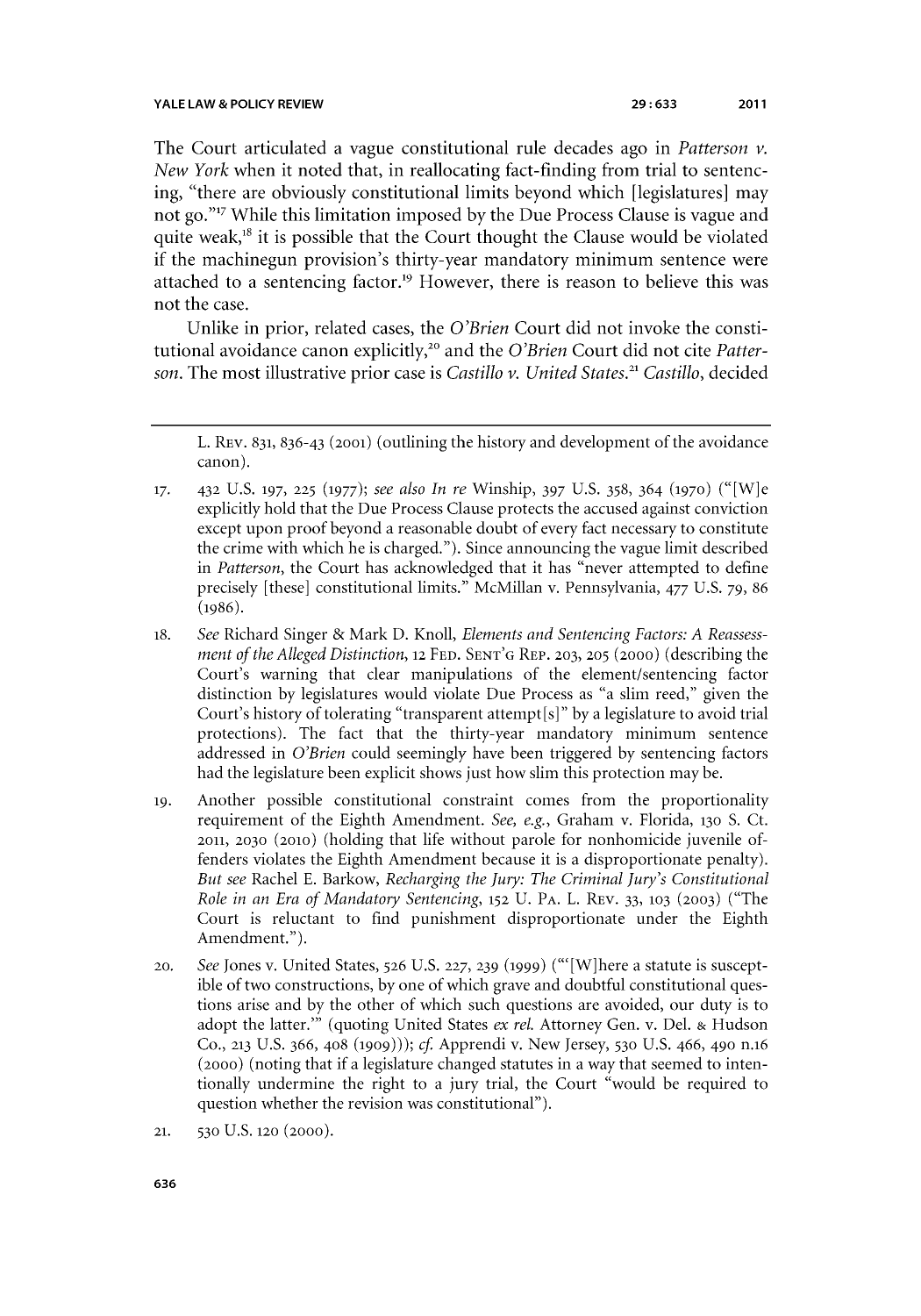ten years before *O'Brien*, addressed the exact same question.<sup>22</sup> The Court reconsidered whether the machinegun provision was an element or a sentencing factor in *O'Brien* because Congress had amended the statute since *Castillo. The Castillo* Court reached the same conclusion as the *O'Brien* Court-that the machinegun provision is an element—but openly stated that deciding otherwise "would give rise to significant constitutional questions."<sup>23</sup> The implication of *the O'Brien* Court's silence on the same topic is disconcerting: **If** Congress makes its intention clear, the Court may uphold a statute that allows the imposition of thirty-year mandatory minimum sentences to be based on **complex,** contested facts found at procedurally relaxed sentencing hearings. This would substantially undermine the right to a jury trial.

The absence of constitutional doubt in *O'Brien* reflects a change in the contours of the Constitution since *Castillo.* This change occurred in *Apprendi v. New Jersey*,<sup>24</sup> which was decided less than a month after *Castillo* and settled doubts about the constitutional limits on fact-finding at sentencing." *Apprendi* **held** that **"** [o]ther than **...** a prior conviction, any fact that increases the penalty for a crime *beyond the prescribed statutory maximum* must be submitted to a jury, and proved beyond a reasonable doubt."26 In many instances, this rule constrains Congress and strengthens the right to a jury trial, $27$  but when the statutory maximum is life imprisonment, as it is for section **924(c),** which contains the machinegun provision, the rule provides no constraint. When *Castillo* was decided, the Court had doubts that a legislature could constitutionally attach a thirty-year mandatory minimum sentence to a sentencing factor, but *Apprendi* held that so long as the statutory maximum for the crime itself was greater than the sentence assigned, the statute would pass constitutional muster. When the *O'Brien* Court stated that the *Apprendi* rule was the only constitutional constraint on Congress, it implicitly suggested that Congress could have made the machinegun provision a sentencing factor without raising constitutional doubts.

It would seem to flow logically from *O'Brien* that even more troubling statutes would be upheld. For example, imagine that the machinegun provision

- **26.** *Id. at* **490** (emphasis added).
- **27.** *See* Nancy **J.** Kling **&** Susan R. Klein, *Essential Elements,* 54 **VAND.** L. REV. 1467, 1486 **(2001)** (arguing that the *Apprendi* rule "adds an additional hoop through which legislators must jump before taking action that disadvantages a politically powerless group-those accused of crime").
- **28.** *See* United States v. O'Brien, **130 S.** Ct. **2169,** 2174 (2010).

**<sup>22.</sup>** *Id. at* **123.**

**<sup>23.</sup>** *Id.* at **124.**

**<sup>24. 530</sup> U.S.** 466.

**<sup>25.</sup>** The uncertainty about a potential bright-line constitutional rule relating to elements and sentencing factors was clearly on display in *Jones,* where the majority hinted at the rule that later came to fruition in *Apprendi. See* **526 U.S.** at **243** n.6.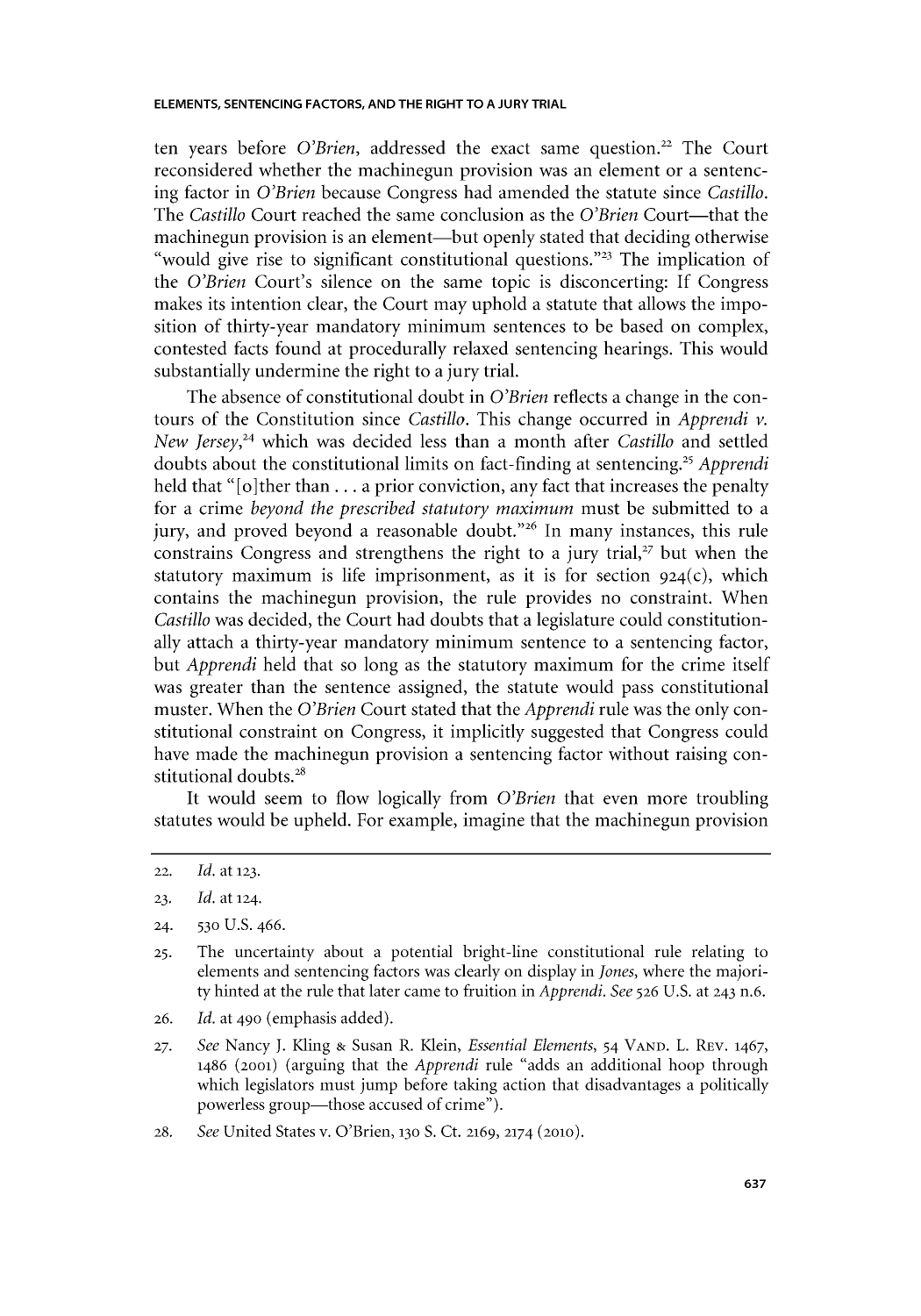provided a mandatory minimum of life imprisonment rather than just thirty years, and imagine that Congress explicitly labeled the machinegun provision a sentencing factor. **If** the thirty-year mandatory minimum could have been triggered by a sentencing factor had Congress's intent been clear,<sup>29</sup> the same should **be** true of a mandatory minimum of life imprisonment. Neither offends *Apprendi* when the statutory maximum is life imprisonment.

More troubling still, Congress is free to raise statutory maxima for all criminal statutes. Members of the Court have expressed concern that Congress could make an end-run around the *Apprendi* rule **by** raising the statutory maximum to life imprisonment for all basic offenses, with the assumption that judges would assign lower sentences unless the government proved aggravating factors (such as machinegun use) at sentencing.<sup>30</sup> This would mean that only the most elementary facts would need to be proven to a jury. Trial's safeguards, including the right to a jury trial, would **be** eviscerated.

Despite these troubling implications that seem to logically follow from the lack of constitutional doubt expressed in *O'Brien,* it is probably too quick to assume that the Constitution provides no protection against extreme legislative actions like those described in the two paragraphs above. In *Apprendi, the* dissent raised the aforementioned concern about an end-run around the formalistic rule.<sup>31</sup> The majority responded with the warning that, "if such an extensive revision of [a] criminal code were enacted for the purpose the dissent suggests **.** . **.** we would be required to question whether the revision was constitutional" under *Patterson's* vague rule.32 Although the *O'Brien* Court did not *cite Patterson* and even said that the *Apprendi* rule was the only constitutional constraint on Congress, it is possible that the Court would remember *Patterson* and its warning in *Apprendi* if it were faced with sentencing factors even more dramatic than the thirty-year mandatory minimum contemplated in *O'Brien.*

Additionally, practical political constraints are probably sufficient to guard against Congress completely undermining the right to a jury trial **by** manipulating statutory maxima. As the *Apprendi* majority noted, "structural democratic constraints exist to discourage legislatures from enacting penal statutes that expose *every* defendant **...** to a maximum sentence exceeding that which is, in

**<sup>29.</sup>** *See supra* note **14** and accompanying text.

**<sup>30.</sup>** The primary dissent in *Apprendi* argues that "the rule rests on a meaningless formalism" because, as noted above, legislatures are free to adjust statutory maxima. *Apprendi,* **530 U.S.** at **539-40** (O'Connor, **J.,** dissenting); *see also Jones,* **<sup>526</sup> U.S.** at **267** (Kennedy, **J.,** dissenting); Singer **&** *Knoll, supra* note **19,** at **205** (discussing a rule the Court mentioned in *Jones v. United States,* which became the *Apprendi* rule, and stating that the "approach might fail to prohibit merely raising all maxima and then 'decreasing' the sentence unless the prosecutor proves **(by** a preponderance) an aggravating factor").

**<sup>31.</sup>** *Apprendi,* **530 U.S.** at **539-40** (O'Connor, **J.,** dissenting)

**<sup>32.</sup>** *Id.* at **490** n.16; *see supra* note **17** and accompanying text.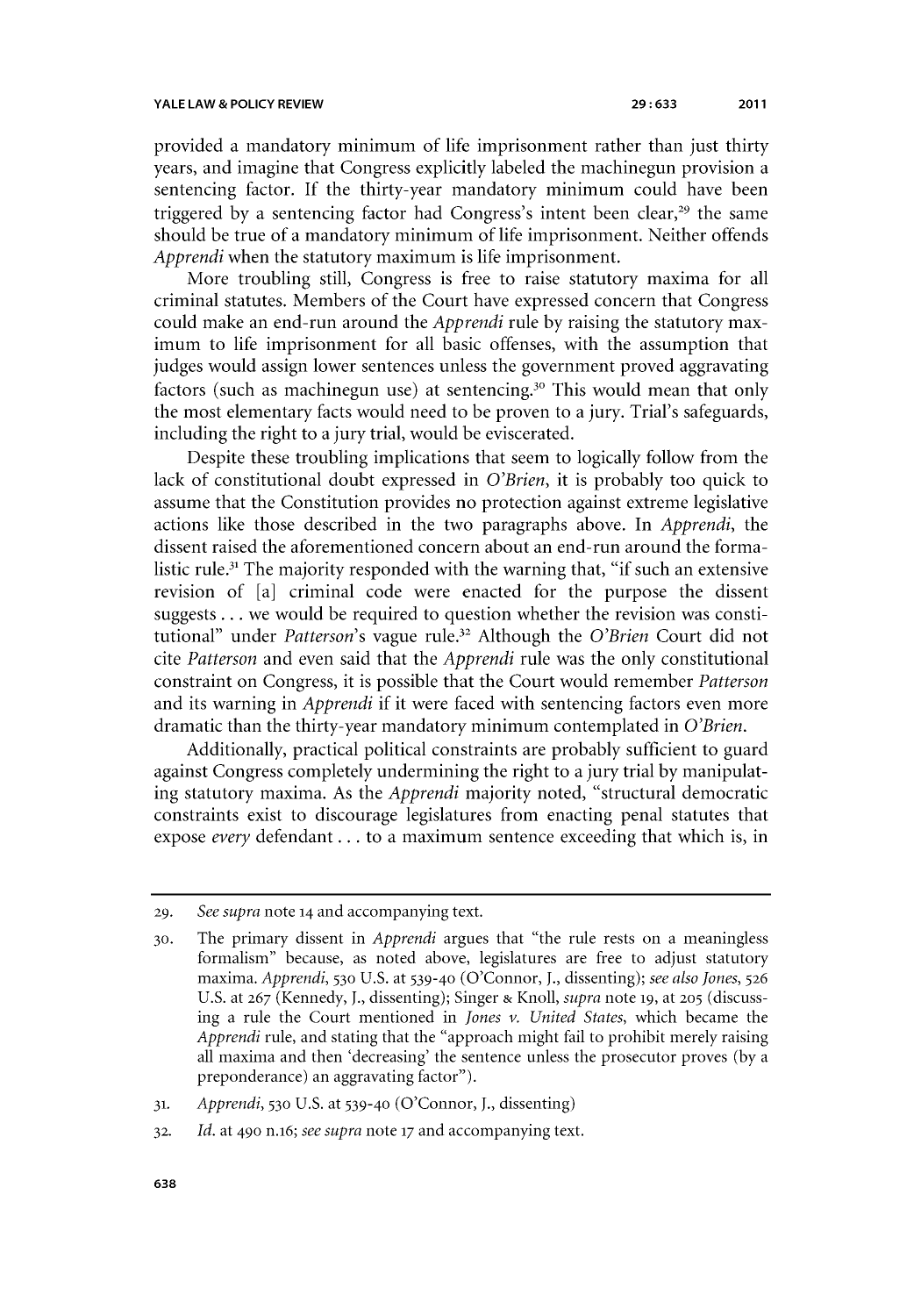## **ELEMENTS, SENTENCING FACTORS, AND THE RIGHT TO A JURY TRIAL**

the legislature's judgment, generally proportional to the crime."33 Overhauling the criminal code would be massively expensive and time-consuming, requiring levels of commitment and political coordination that may simply **be** unrealistic.<sup>34</sup>

Nonetheless, *O'Brien* highlights Congress's surprisingly broad authority to shift fact-finding from trial to sentencing **by** declaring that facts linked to lengthy mandatory minimum sentences are sentencing factors. While rejecting the result on other grounds, the Court expressed no doubt over the constitutionality of treating the machinegun provision as a sentencing factor. Apparently, the Due Process constraints mentioned above are weak enough that Congress could constitutionally attach a thirty-year mandatory minimum sentence to a sentencing factor. Since statutes more extreme than that seem politically unrealistic, for practical purposes there are no apparent constitutional limitations on Congress's power to move fact-finding to sentencing.

## **II. INEXPLICIT** DRAFTING **AND** FLEXIBLE STATUTORY INTERPRETATION

As discussed above, the Court has stressed Congress's power to determine whether a fact is an element or a sentencing factor and the Constitution offers little constraint.<sup>35</sup> Nonetheless, the Court still sometimes has the final say on whether facts are elements or sentencing factors.

*O'Brien* formalized the analysis from the Court's prior element/sentencing factor cases and produced a five-factor test for determining whether Congress intended a fact to **be** an element or a sentencing factor.36 The Court appears prepared to defer to clearly expressed congressional intent,<sup>37</sup> but notes, crucial-

- **36.** *See supra* text accompanying note **12.**
- **37.** *See supra* note **13** and accompanying text.

**<sup>33.</sup>** *Apprendi,* **530 U.S.** at **490** n.16; *see also* Kling **&** *Klein, supra* note **27,** *at* **1485-88** (analyzing the structural and constitutional limitations suggested in footnote **16** of *Apprendi's* majority decision); Singer **&** *Knoll, supra* note **30,** at **205** ("One possible response to this concern is simply to deny that legislatures will feel compelled to manipulate the system.").

<sup>34.</sup> *See, e.g.,* Rachel **E.** Barkow, *The Devil You Know: Federal Sentencing After* Blakely, **16 FED. SENT'G** REP. **312, 314 (2004)** ("Although the Court's opinions give Congress wide latitude **...** that does not mean that Congress will act on that authority."). Barkow argues that "[t]here is support at the state level for the view that legislatures will not necessarily seek an end-run around *Blakely" and Apprendi,* but expresses some concern that "the politics of sentencing at the federal level may prompt Congress to take advantage of the loopholes." *Id.*

**<sup>35.</sup>** *See, e.g.,* United States v. O'Brien, **<sup>130</sup>S.** Ct. 2169, **2175 (2010) ("** [W]hether a given fact is an element of the crime itself [to be proven to a jury at trial] or a sentencing factor [to be considered **by** the judge at sentencing] is a question for Congress.").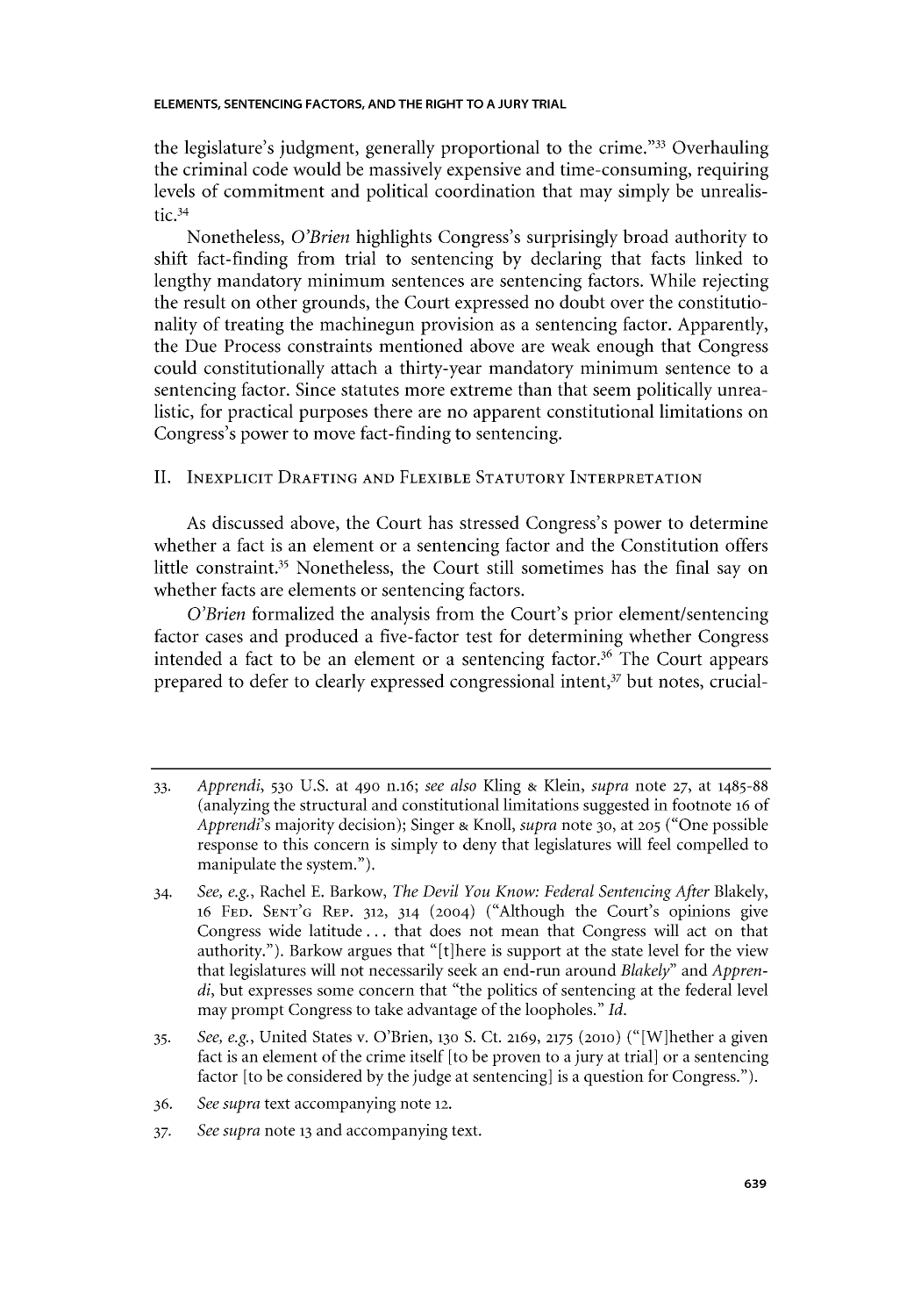ly, that Congress is rarely so explicit.<sup>38</sup> Thus, in practice, the Court often relies on factors other than the statute's language. While the inquiry is framed as a search for congressional intent, it may **be** more fairly described as the Court making its own judgments.<sup>39</sup> The Court's discretion to interpret ambiguous statutes is a practical limitation on Congress's actual power in this area beyond the weak constitutional limitations discussed in Part I.

The Court's much-maligned decision in *Harris v. United States4o* and its recent decision in *O'Brien* are illustrative. Like *O'Brien, Harris* addressed section 924(c). The provision, which was discussed more generally in Part **I,** reads, in part:

**(A) ...** [A]ny person who, during... any crime of violence or drug trafficking, **...** uses or carries a firearm **..** ., shall **...**

(i) be sentenced to **...** not less than *5* years;

(ii) if the firearm is brandished, **be** sentenced to **...** not less than **7** years; and

(iii) if the firearm is discharged, be sentenced to **...** not less than io years.

(B) **If** the firearm **...**

(i) is a short-barreled rifle **...** , the person shall be sentenced to **...** not less than io years; or

(ii) is a machinegun **. . . ,** the person shall be sentenced to **...** not less than **30** years. 41

*In Harris,* the Court held that the "brandishing" and "discharging" provisions are sentencing factors, not elements,<sup>42</sup> a sharp contrast from *O'Brien*, which held that the machinegun provision was an element.<sup>43</sup>

Both *Harris and O'Brien* held that the statute's language and structure did not definitively answer whether the provisions were elements or sentencing factors, which seems reasonable, but the contradictory results are confusing. An examination of the statute's language and structure strongly favors either

- **41. 18 U.S.C. § 924(c) (20o6).**
- **42.** *Harris, 536* **U.S.** at *555-56.*
- 43. *O'Brien,* **130 S.** Ct. at **2180.** The *O'Brien* Court did not address the short-barreled rifle provision, but it would be an odd result if that provision were treated as a sentencing factor while the machinegun provision was treated as an element.

**<sup>38.</sup>** *O'Brien,* **130** *S.* Ct. at **2175** ("Congress **...** seldom directly addresses the distinction between sentencing factors and elements **. . . ").**

*<sup>39.</sup>* **My** argument is not necessarily that the Court is inappropriately "legislating from the bench"—after all, when faced with an inexplicit or ambiguous statute, it still must decide the case before it.

<sup>40.</sup> *536* **U.S.** *545* (2002). For criticism **of** *Harris,* see, for example, Frank **0.** Bowman, III, *Debacle: How the Supreme Court Has Mangled American Sentencing Law and How It Might Yet Be Mended,* **77 U.** CHI. L. REV. **367,** 407 (2010), which calls the decision "intellectually indefensible."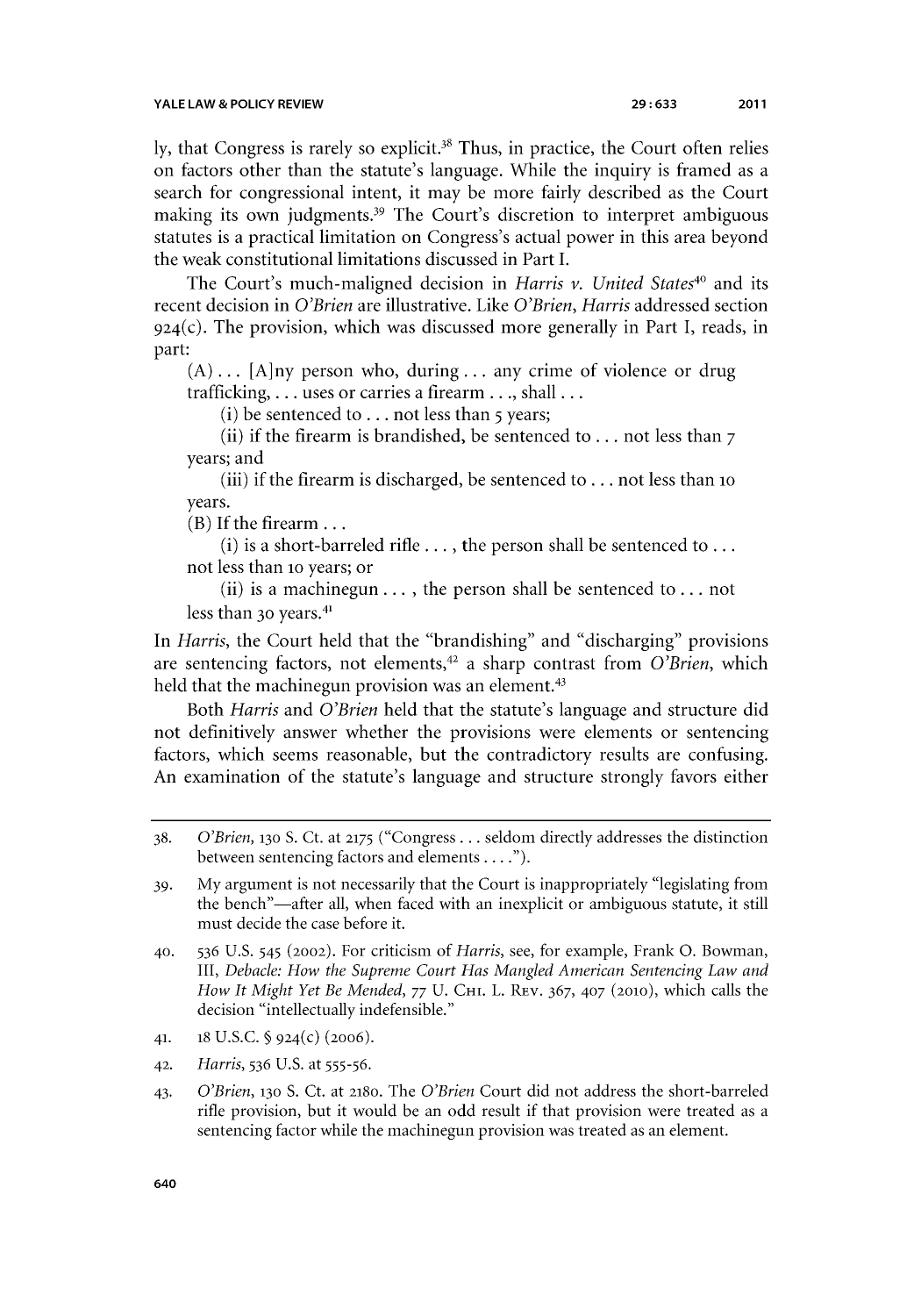## **ELEMENTS, SENTENCING FACTORS, AND THE RIGHT TO A JURY TRIAL**

treating all the provisions in question as elements or as sentencing factors, not some combination of the two. The language of the machinegun provision is practically identical to the language of the brandishing and discharging provisions. 44 In terms of structure, the machinegun provision and the brandishing and discharging provisions appear in the same tier of the statute's subdivisions. It is hard to imagine that if Congress truly intended for the machinegun provision to be an element and the brandishing and discharging provisions to be sentencing factors that they would appear in such a symmetrical fashion within the statute.

Based on the language and structure of the statute alone, it seems clear that either Congress intended all the provisions to receive the same treatment and the Court undermined Congress's intent, or Congress did not consciously consider whether certain facts would be treated as elements or sentencing factors. Either way, the statute's inexplicitness left the Court with the final say in labeling the provisions as elements or sentencing factors. In this sense, whenever Congress drafts an ambiguous statute, some of its power to make decisions in this area shifts to the Court.45

## III. **POLICIEs BEHIND THE ELEMENT/SENTENCING FACTOR DETERMINATION**

Because neither the Constitution nor the statute's language controlled the outcome in *Harris or O'Brien,* policy concerns probably weighed heavily in the decisions. Although the Court frames its analysis as a search for legislative intent, it has substantial discretion to reach its preferred outcomes.46 In this Part, I examine the policies that seem to guide the Court's element/sentencing factor jurisprudence and discuss how they sometimes undermine trial's safeguards without sufficient justification. Then **I** consider whether Congress could realistically react and move more fact-finding to trial.

"Severity of the sentence" is perhaps the most crucial of the *O'Brien* factors. *In Harris,* the Court distinguished between facts that lead to "incremental changes in the minimum," and those that lead to "steeply higher penalties," the latter of which should be elements.<sup>47</sup> Applying that distinction, the *O'Brien* 

- 46. The arguably contradictory results in *Harris and O'Brien* and the starkly divided nature of the Court in *Harris* both demonstrate that searching for legislative intent does not lead the Court to a definitive answer.
- 47. *Harris,* **536 U.S.** at 554.

<sup>44.</sup> **A** slight difference is that the words "if the firearm" appear in the brandishing and discharging provisions, but appear one subdivision above the machinegun provision. It is arguably a stretch to infer from this slight difference that Congress intended the provisions to be treated so differently. *Compare* **18 U.S.C.**  $\oint$  924(c)(A)(ii),(iii), *with id.*  $\oint$  924(c)(B).

<sup>45.</sup> Congress has not acted to overrule *Harris,* which may suggest that the Court correctly ascertained congressional intent. However, inferring too much from congressional inaction is ill-advised.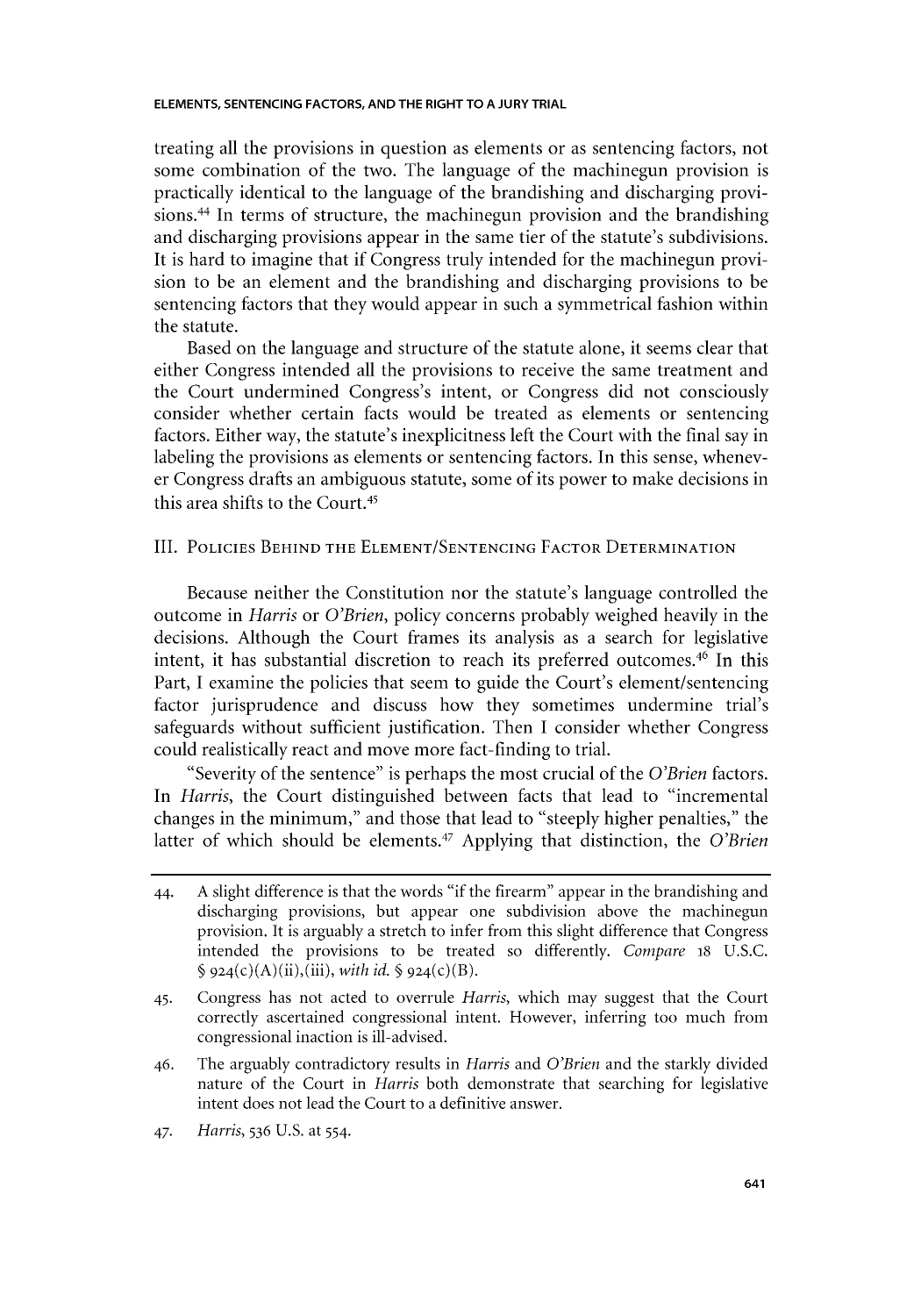Court argued that the "drastic, sixfold increase" linked to the machinegun provision "strongly suggests a separate substantive crime," not a mere sentencing factor.48 **Similarly,** in *Jones v. United States,49* the Court argued that it would **be** "questionable" if "facts sufficient to increase a penalty range **by** two-thirds **.** . **.** carr[ied] none of the process safeguards that elements of an offense bring with them."<sup>50</sup> It held, therefore, that the "serious bodily injury" provision of a carjacking statute was an element of the offense.<sup>51</sup>

The result in *Harris* is difficult to reconcile with *Jones.* The serious bodily injury provision in *Jones* increased the maximum sentence by two-thirds.<sup>52</sup> The discharging provision in *Harris doubled* the mandatory minimum.53 Somehow the Court considered the sentence enhancement in *Harris* merely an "incremental change" despite the proportional increase being greater than the increase in *Jones.54 Harris and Jones* could be reconciled if the Court were only concerned with the number of years added, not the proportional increase: In *Jones,* increasing the maximum sentence **by** two-thirds added ten years; in *Harris,* doubling the minimum sentence added only five. Whether one reads *Harris and Jones* charitably and accepts the distinction based on the number of years, or instead criticizes the Court's inconsistent conception of "incremental" proportional increases, the Court's belief that a jump from five to ten years does not typically warrant the procedural protections of trial underestimates the gravity of what is at stake for defendants.

In addition to "severity of the sentence," "tradition" heavily influences the Court's decisions.<sup>55</sup> In *O'Brien*, the Court said that "[c]haracteristics of the offense itself are traditionally treated as elements, and the use of a machine-

- **50.** *Id.* at **233.**
- **51.** *Id.* at **229-30.**
- **52.** *Id. at* **230.**
- **53.** Additionally, the statute in *Harris* imposed mandatory minimum sentences, making it harsher than a statute that only imposes potential maximum sentences, like the statute scrutinized in *Jones. Harris,* **536 U.S.** at **550-51.**
- 54. See *id.* at 554. Granted, the Court considered the statute's progression as a whole: five years for possessing the firearm, seven years for brandishing, ten years for discharging. But the middle ground of seven years for brandishing would not make the increase feel any more incremental to a defendant whose mandatory minimum doubled based on a finding that the firearm was discharged.
- **55.** *See id.* at **553** *("'Traditional* sentencing factors often involve **...** special features of the manner in which a basic crime was carried out *(e.g.,* that the defendant **...** brandished a gun."' (emphasis added) (quoting Castillo v. United States, **530 U.S. 120, 126 (2000))).**

<sup>48.</sup> *O'Brien,* **130 S.** Ct. at **2177.**

<sup>49.</sup> **526 U.S. 227** *(1999). Jones* held that the "serious bodily injury" provision of a carjacking statute, which exposed a defendant to a sentence of up to twenty-five years, was an element of the offense. *Id. at* **229-30.**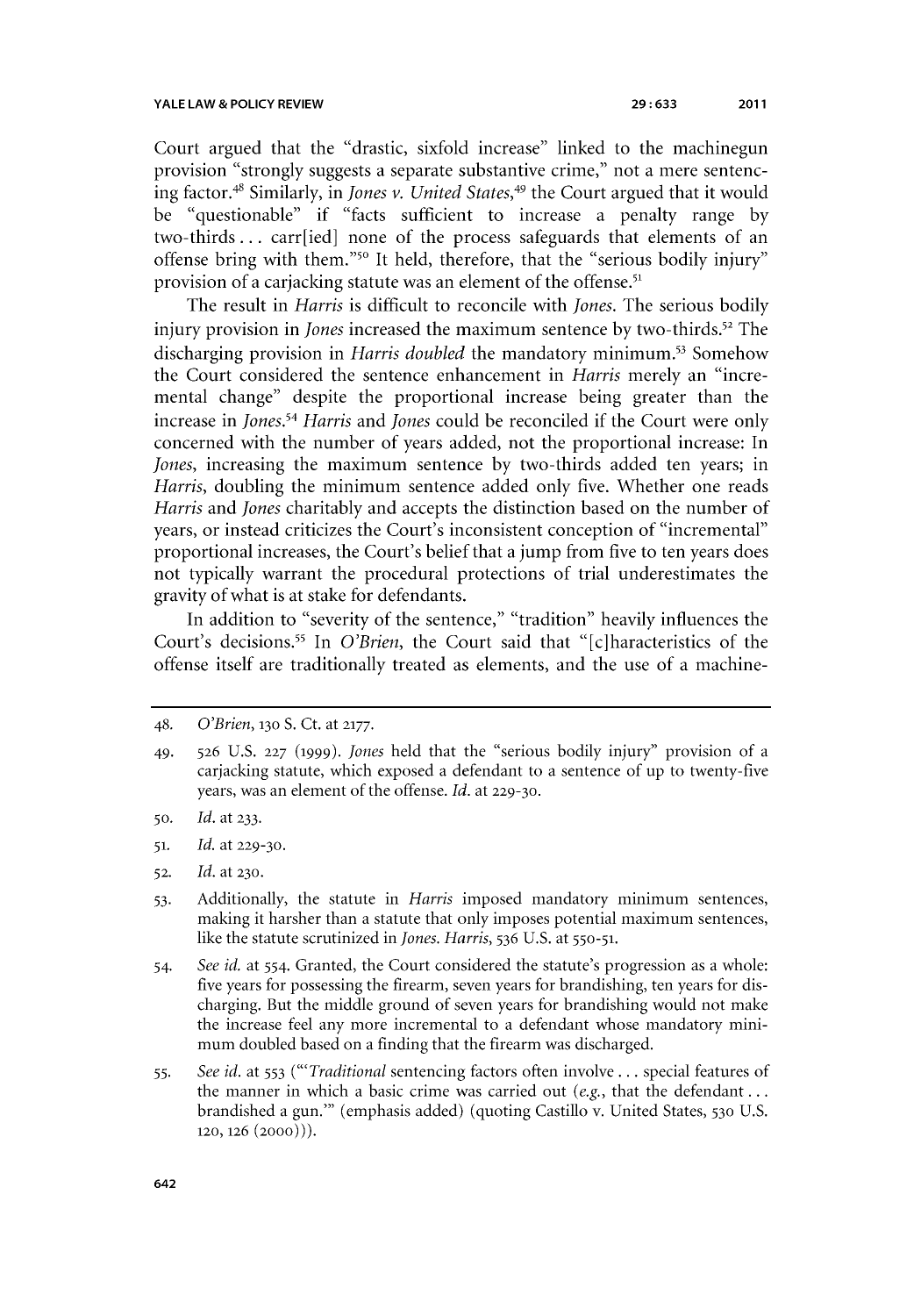gun **.** . **.** lies 'closest to the heart of the crime at issue."" 6 Conversely, the *Harris* Court states that "there is no **...** federal tradition of treating brandishing and discharging as offense elements." 7 Treating *how the firearm is used* as a question for the **judge** and *the type of firearm* as a question for the jury does not reflect clear principles. Neither presents factual questions that are inherently more or less appropriate for a jury to resolve. The Court's recitation in *O'Brien* that elements are characteristics of the offense, as opposed to characteristics of the offender, does not explain why brandishing and discharging were treated as sentencing factors in *Harris*—they are clearly characteristics of the offense, not the offender. Whether these logical inconsistencies accurately reflect Congress's traditions or are created **by** the Court's discretion, they undermine trial's safeguards without a principled justification. $58$ 

While some fact-finding at sentencing is a necessity, it is crucial that we strive for as many facts to be found at trial as is practically possible because sentencing hearings lack many of trial's safeguards,<sup>59</sup> and because prosecutors need not include sentencing factors in indictments.

Supporters of broad judicial discretion at sentencing emphasize the practical impediments to shifting more fact-finding to trial<sup>60</sup> and claim that a

*57. Harris, 536* **U.S.** at *553.*

**58.** As an aside, like the "tradition" and "severity of the sentence" prongs, the "risk of unfairness" prong could also **be** used to shift fact-finding to sentencing if the Court decided it was unfair to require the government to prove too many facts at trial. *Cf O'Brien,* **130 S.** Ct. at **2177** ("[T]he Government does not suggest that it would be subjected to any unfairness if the machinegun provision continues to be treated as an element.").

- **59.** *See supra* note **2.**
- 60. Justice Breyer has argued that "a sentencing system tailored to fit *every conceivable wrinkle* of each case can become unworkable." Apprendi v. New Jersey, **530 U.S.** *446, 557* **(2000)** (Breyer, **J.,** dissenting) (emphasis added); *see also* Julie R. O'Sullivan, *In Defense of the U.S. Sentencing Guidelines' Modified Real-Offense Sys*tern, **91** Nw. **U.** L. **REV. 1342, 1398 (1997)** ("[C]riminal statutes have never been (and probably never could be) written with sufficient particularity to take *all* such factors into account." (emphasis added)). But Justice Breyer does not consider a middle ground, where statutes are drawn with greater specificity, incorporating common aggravating factors, without attempting to include *every* permutation. Simply recharacterizing the brandishing and discharging provisions of section **924(c)** would not be unworkable. Other practical arguments for the current balance include the fact that major modifications to our criminal code are unlike**ly** and that the current code requires broad judicial discretion at sentencing, O'Sullivan, *supra,* at **1394-95,** or that "the real world of criminal justice" cannot possibly require juries to determine every relevant fact, *Apprendi,* **530 U.S.** at **555.** This Comment does not propose wholesale changes to criminal statutes or a complete elimination of judicial discretion at sentencing, so it withstands these

*<sup>56.</sup>* United States v. O'Brien, **130 S.** Ct. **2169, 2176 (2010)** (quoting *Castillo,* **530 U.S.** at **127).**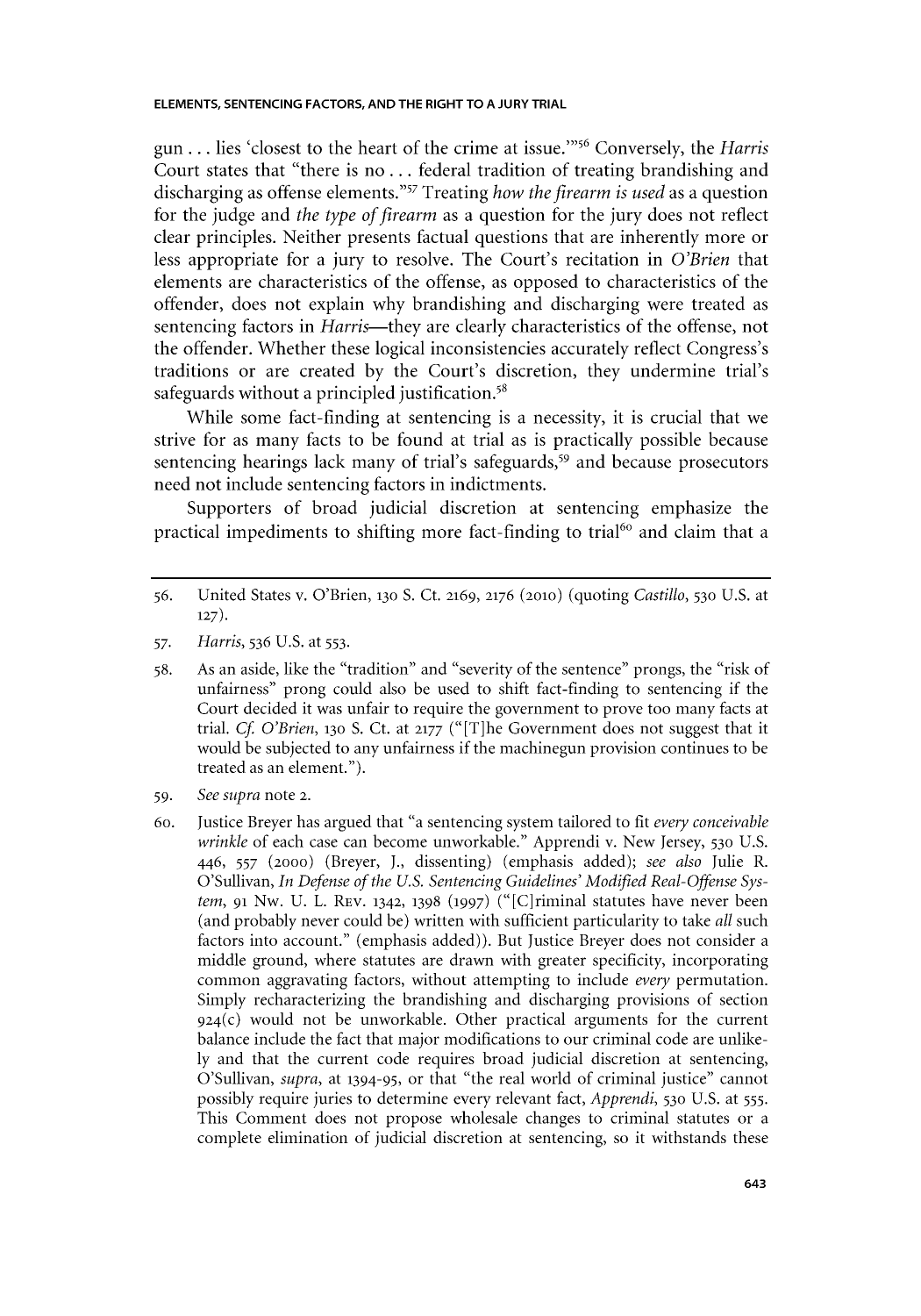determination of guilt that leads to a particular sentence is of greater importance than the determination of sentencing factors that increase the sentence. $61$ Both are overstated. On the first point, commentators have proposed reasona**ble,** workable reforms to shift more fact-finding to trial, such as incorporating aggravating factors from the Federal Sentencing Guidelines into criminal statutes as elements.<sup>62</sup> On the second point, both conviction and sentencing result in substantial deprivations of liberty, and defendants have a powerful interest in the number of years spent behind bars.<sup> $63$ </sup> The primary arguments in favor of the current balance of fact-finding are far from iron-clad.

Some commentators have recommended wholesale reform of the criminal code in the interest of strengthening the right to a jury trial,<sup>64</sup> but such broad reform is unlikely to occur. Congress, though, **could** realistically amend section

- 61. They argue that conviction carries a special stigma that is unaffected **by** the length of the sentence, O'Sullivan, *supra* note 60, at **1386;** Tung Yin, *Not a Rotten Carrot: Using Charges Dismissed Pursuant to a Plea Agreement in Sentencing Under the Federal Guidelines,* **83 CALIF.** L. REV. **419, 452 (1995),** that a convicted defendant forfeits access to procedural safeguards at the moment of conviction, O'Sullivan, *supra* note 60, at **1355,** and that conviction carries collateral sanctions such as disenfranchisement that are unaffected **by** the length of the sentence, Yin, *supra, at* **452.** The stigma and forfeiture arguments are both unduly formalistic. *See* Susan **N.** Herman, *The Tail that Wagged the Dog: Bifurcated Fact-Finding under the Federal Sentencing Guidelines and the Limits of Due Process,* **66 S. CAL.** L. **REV. 289, 309 (1992)** (arguing that it would be more sensible to "look at the weight of the interest the defendant has at stake in deciding what process is due rather than at legislature's decisions about how to structure its criminal statutes"). Stigma is not an all or nothing proposition. *Cf. id.* at **337 n.195.** One can imagine that a longer term of imprisonment is typically more stigmatizing than a shorter one. And simply because a defendant has been convicted of an offense does not mean he has forfeited the right to question the length and nature of his confinement.
- **62.** *See* M.K.B. Darmer, *The Federal Sentencing Guidelines After Blakely and* Booker, **56 S.C.** L. REV. *533,* **571-75 (2005).** Specifically, Darmer argues that many Guidelines provisions "are susceptible to reformulation so that juries make the **...** factual determinations." *Id.* at **572;** *see also Herman, supra* note 61, at **301-02 ("** [W]ith the [Guidelines'] predetermination of relevant factors **...** we now can predict which factual questions about the offense will be relevant at sentencing. It is no longer impossible to provide for the adjudication of all offense-related facts in one proceeding."). Herman may go astray **by** envisioning a single proceeding. This would require statutes to contain *all* permutations of offense conduct, which is unrealistic.
- **63.** *Cf Reitz, supra* note **59,** at **550** ("The question of what punishment to impose remains one of great seriousness **. . . .").**
- 64. For discussion of more substantial potential reforms, see, for example, Darmer, *supra* note **62,** at *571-75.*

arguments. Justice Stevens also responded persuasively to the efficiency arguments in his *Booker dissent. See United States v. Booker,* 543 **U.S. 220, 288-89 (2005)** (Stevens, **J.,** dissenting).